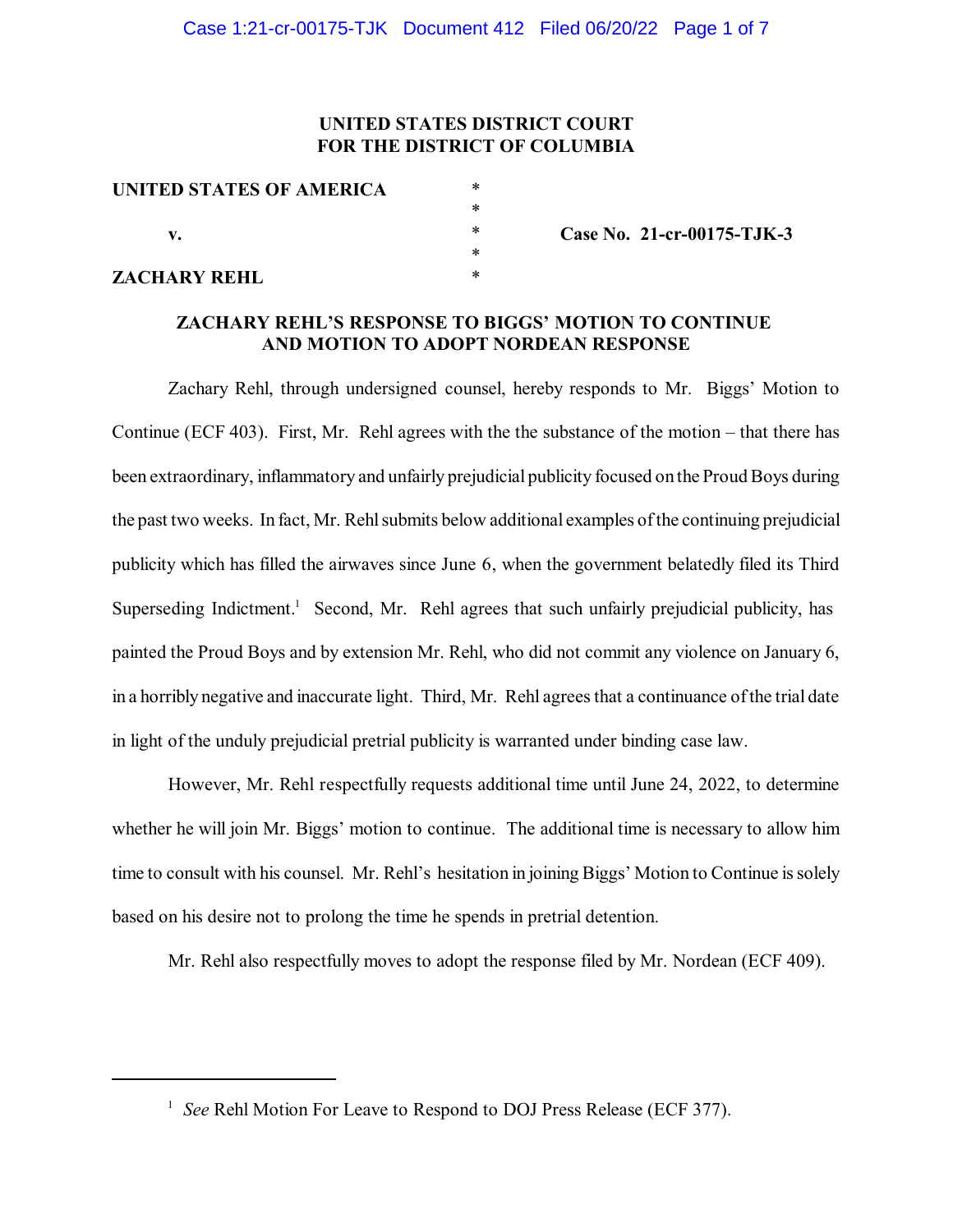### **Additional Unfairly Prejudicial Publicity**

The focus by the Congressional Committee on the Proud Boys has been called "striking" by CBS' Congressional correspondent, who has been following the January 6 prosecutions. The Proud Boys have also been mentioned prominently on various television shows and print reporting. They have been unfairly labeled a "violent domestic extremist" group and sensational allegations about their participation on January 6 have been made. Some examples follow:

## **A. January 6 Committee Hearing, June 16, 2022.**

After Mr. Biggs filed his motion on June 16, 2022, while the Court was holding a status conference in the instant case, the J6 Committee held a hearing. Among other things, one of the members of the Committee, Congressman Pete Aguilar, read and introduced into the record an allegation from the Complaint filed against Mr. Pezzola, wherein an unidentified witness has alleged that sometime "after the events at the Capitol" the witness had a conversation with Pezzola and a group of other persons. The witness alleged that someone in the group said that "they would have killed [Vice President] Mike Pence if given the chance."<sup>2</sup> See "8 revelations from Day 3 of the Jan. 6 committee hearings" *at https://tinyurl.com/2dtcbcys.* This explosive allegation is not cited in the Third Superseding Indictment in the instant case. Mr. Rehl was not present at the time the statement was allegedly made.

A number of articles and twitter comments picked up on this explosive allegation. *3*

*United States v. Pezzola*, No. 21-cr-00052 (ECF 1-1 at ¶ 17). <sup>2</sup>

The story was carried by multiple other media outlets. *See, e.g,* NY Times*, "Jan. 6* 3 *Hearings Day 3: Panel Says Trump Brought Nation to the Verge of a Constitutional Crisis"* at https://www.nytimes.com/live/2022/06/16/us/jan-6-hearings; Washington Post, Opinion *Trump's pressure campaign on Pence was more vindictive than anyone imagined* at https://tinyurl.com/4apkwcyp; Daily Beast, *Informant Told Feds Proud Boys 'Would Have Killed'*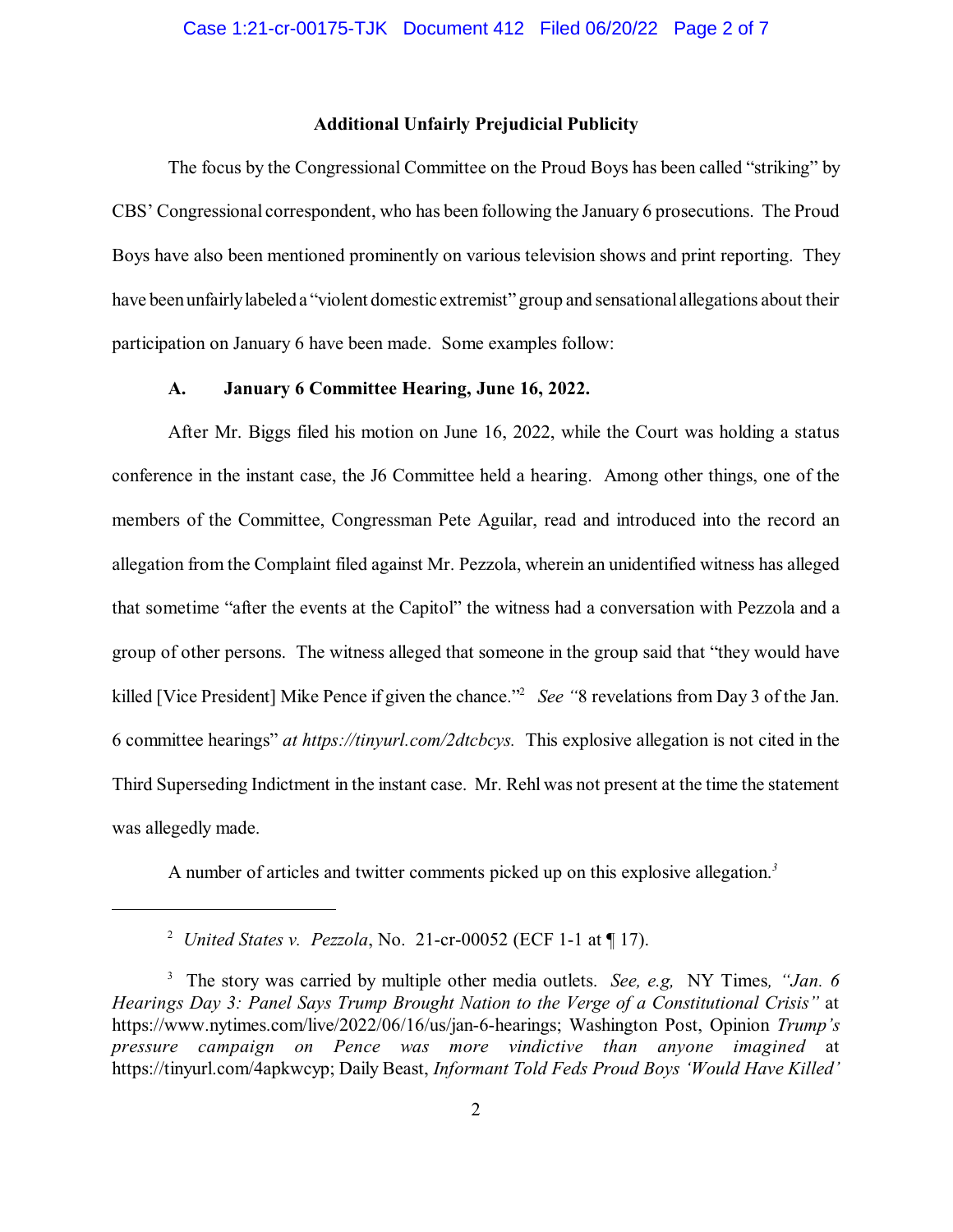### **B. Cable and Television Shows**

*Face the Nation*, (CBS) Sunday, June 12, 2022 at https://tinyurl.com/myc2wptn

JOHN DICKERSON [host]: One of the other disclosures in the -- in the hearings on Thursday night was the role of the Proud Boys, quite a lot that -- that was painstakingly put forward.

Some people have said, well, one of the things you proved is the Proud Boys were on the march before President Trump gave his speech on January 6. So, if they were already off to march, how could President Trump have incited them?

What's your – what's your response to that comment?

REPRESENTATIVE ADAM KINZINGER [RepublicanCommittee Member]: Well, again, I think what we wanted to do Thursday is show the top lines of what happened with some kind of overall things to be aware of. More information will come out on that.

. . .

JOHN DICKERSON: . . .

Scott, at the end of this -- at the end of the hearing, the chairman, Thompson, said something tantalizing about the Proud Boys and the administration. What did you make of that?

SCOTT MACFARLANE<sup>4</sup>: Absolutely struck by how much time was spent Thursday talking about the Proud Boys by this committee.

The revelation at the end was that the Proud Boys, according to the committee, was doing reconnaissance the morning of January 6, before President Trump ever spoke, and that they were looking for vulnerabilities, places to lead the mob into the Capitol.

Now, the Justice Department has charged the Proud Boys with seditious conspiracy. In fact, they were in court that morning to plead not guilty. That the January 6 Committee is so interested in them is

<sup>4</sup> Mr. MacFarlane is CBS' Congressional Correspondent, who has been reporting on the January 6 prosecutions daily.

*Pence on Jan. 6* at https://tinyurl.com/2w94ycsz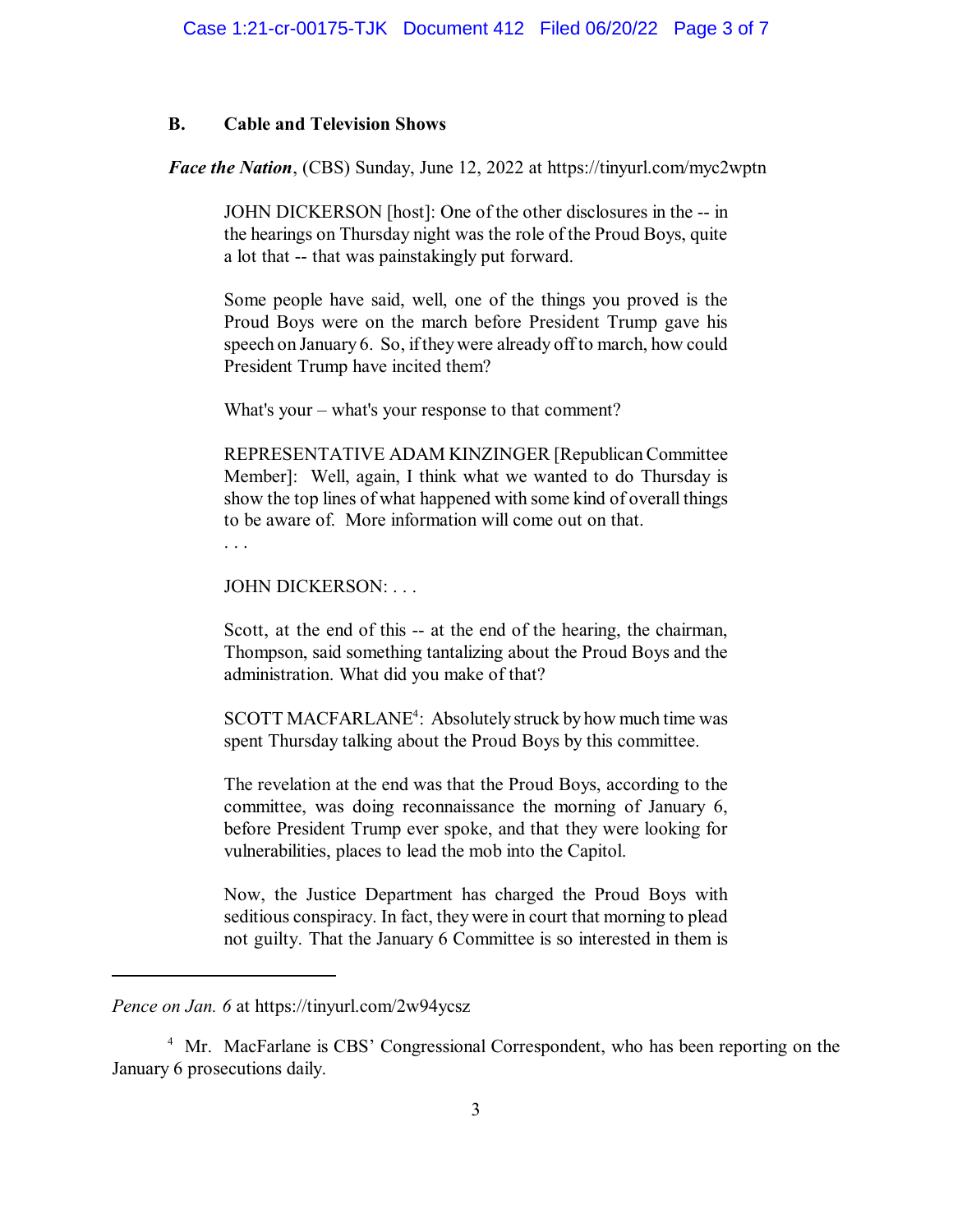striking. That they were referenced a half-dozen times in the opening hearing is striking, because it's clear this committee is going to draw some kind of line between the Proud Boys and the organizers of the rally, potentially President Trump.

*Meet the Press,* (NBC) Sunday, June 19, 2020 at https://tinyurl.com/3vk36new

CHUCK TODD [host]: And joining me now is a member of the January6th select committee, Democratic Congressman Jamie Raskin of Maryland. He, of course, was the lead impeachment manager during the second impeachment. Congressman Raskin, welcome back to Meet the Press.

. . .

REP. JAMIE RASKIN: . . .You know, we sort of divided up the labor. And I'm working on the mobilization of the mob and the domestic violent extremist groups, like the Proud Boys, the Oath Keepers, the Three Percenters and so on. So that's not a particular detail that I've been following.

*New Day* (CNN), June 16, 2022, weekday news show 5

BERMAN [host]: Again, focusing on some of the new reporting overnight, "The Times" reports that Eastman was saying what he believed to be happening within the Supreme Court. He was telling people he knew what was happening in the Supreme Court with regards to one possible case. What are the implications of that?

RASKIN [Congressman]: Well, I mean, the first thing to understand, of course, is that we are only putting things out there that we understand to be evidence. And so if there is evidence that he said that, we will report that he said that. That doesn't necessarily mean it's true. He could have been lying about what he knew on the inside.

On the other hand, perhaps he had some backchannel connection to the Supreme Court, and we want to ferret that out if that's true, to determine whether the same people who were establishing a backchannel to the Proud Boys, the Oath Keepers, the Three Percenters, and the domestic violent extremist movement, also had a backchannel somehow to the Supreme Court of the United States of America.

 $5$  Transcript at https://transcripts.cnn.com/show/nday/date/2022-06-16/segment/05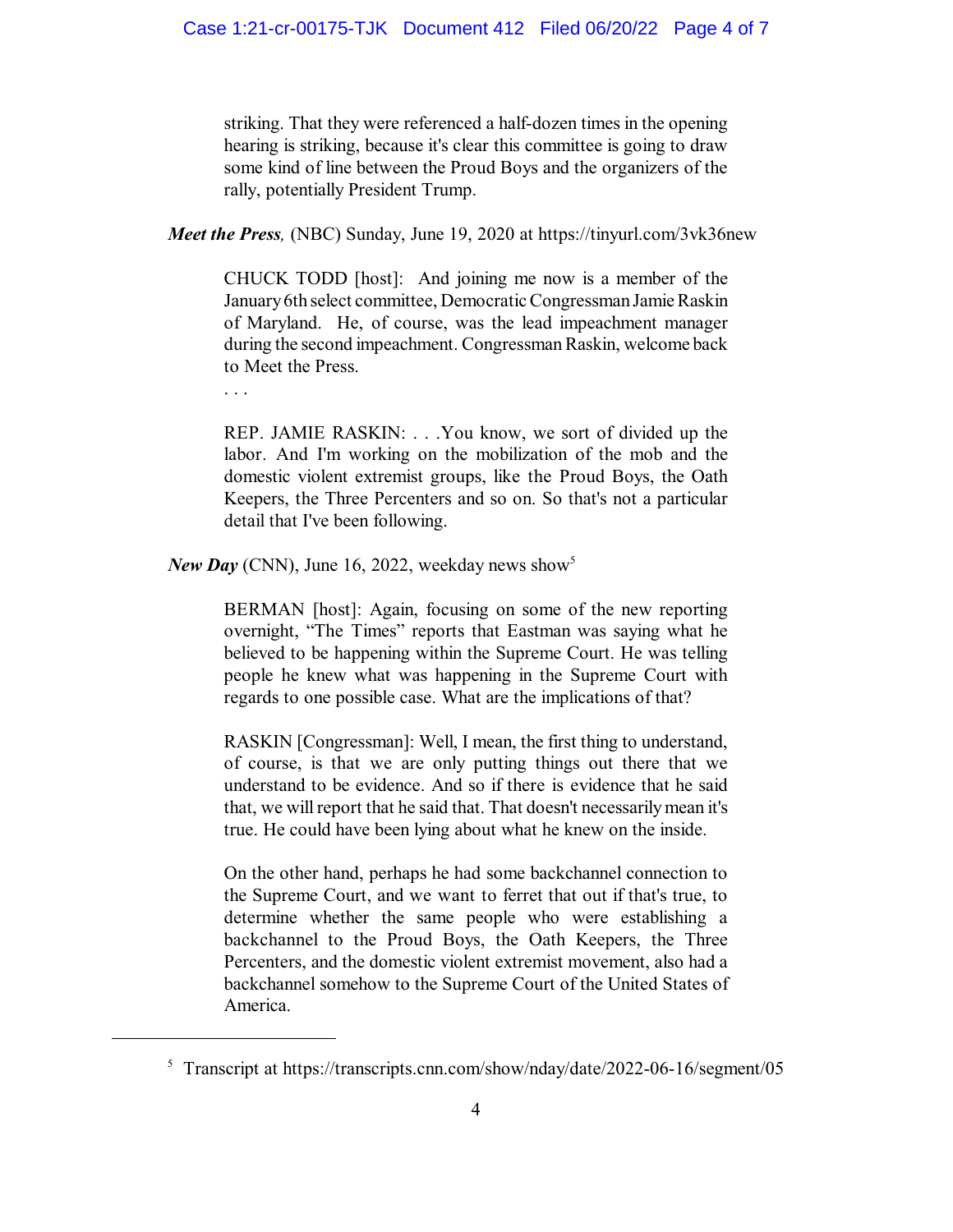BERMAN: I'm sorry who was in Trump world establishing a backchannel to the Proud Boys and Oath Keepers?

RASKIN: Well, all of that is to come soon. This is actually the hearing that I'm working on is about the relationship between this whole effort and the domestic violent extremist groups, and how the mob was actually mobilized and put into action.



The Recount & @therecount · Jun 16 .@JohnBerman: "Who was, in Trump world, establishing a backchannel to the Proud Boys and Oath Keepers?" Rep. Jamie Raskin (D-MD): "All of that is to come soon."



## **C. New York Times Video**.

On June 17, 2022, the New York Times published a video montage titled "How the Proud Boys Breached the Capitol On January 6." The 17-minute video begins with Mr. Biggs speaking into the camera and features Mr. Tarrio, Mr. Biggs, Mr. Pezzola, and other Proud Boys, including Mr. Rehl, prominently. The montage includes video footage allegedly taken on January 6 as well as

 $6$  https://tinyurl.com/ytktwr63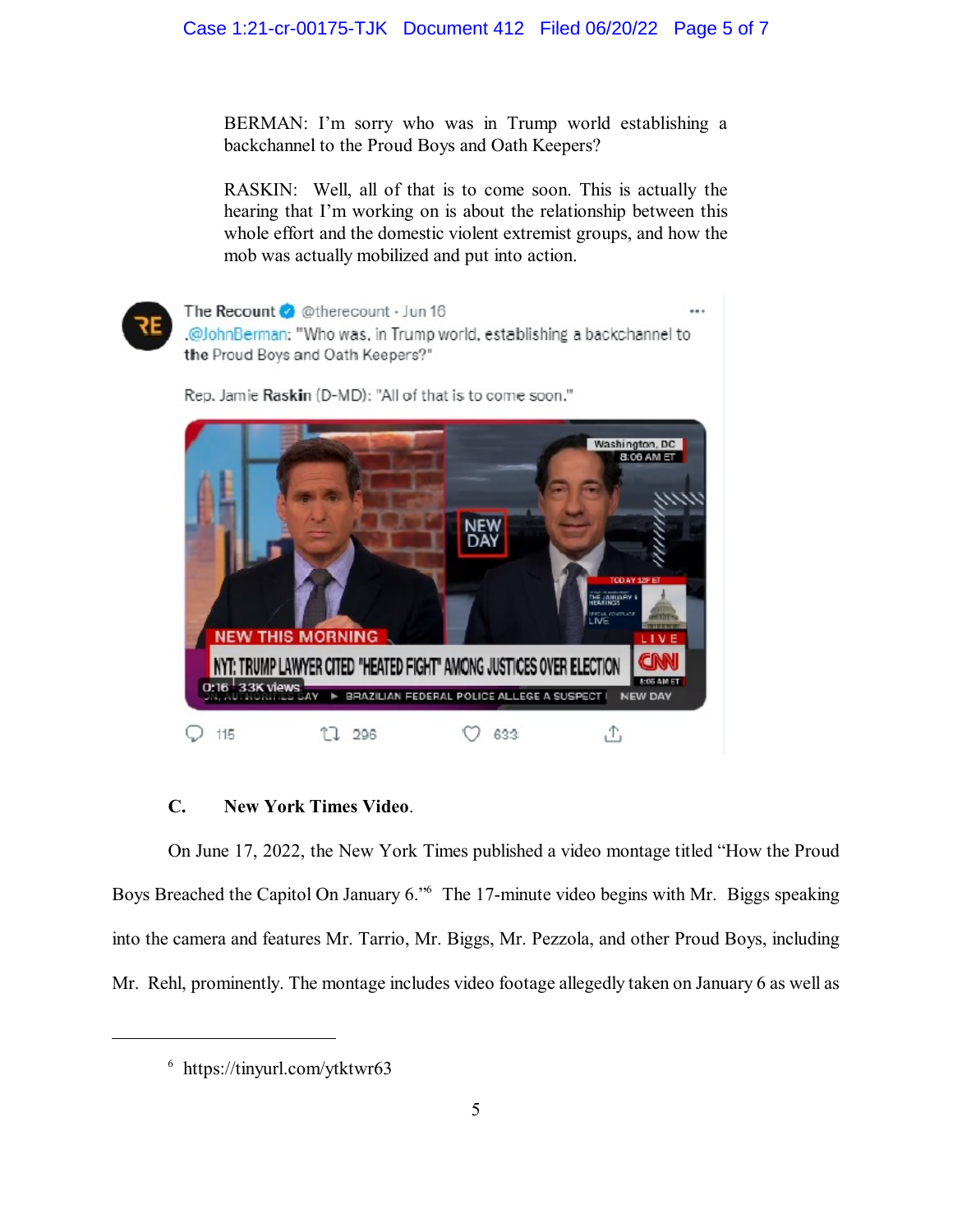### Case 1:21-cr-00175-TJK Document 412 Filed 06/20/22 Page 6 of 7

videos allegedly from earlier Proud Boys rallies in other cities. Throughout the video, a chyron at the bottom of the screen reads: "A Times investigation of court documents, text messages and hundreds of videos shows how the Proud Boys coordinated to instigate multiple breaches of the U.S. Capitol on Jan. 6."

### **D. Late Night Comedy Shows**

The late night comedy shows not only picked up on the January 6 committee allegations, one of the shows mocked the idea that the jury pool might be tainted by the unfairly prejudicial coverage to big laughs from the audience.<sup>7</sup>

#### **CONCLUSION**

England, from whom the Western World has largely taken its concepts of individual liberty and of the dignity and worth of every man, has bequeathed to us safeguards for their preservation, the most priceless of which is that of trial by jury. This right has become as much American as it was once the most English. . . . The failure to accord an accused a fair hearing violates even the minimal standards of due process. 'A fair trial in a fair tribunal is a basic requirement of due process.' In the ultimate analysis, only the jury can strip a man of his liberty or his life.

*Irvin v. Dowd*, 366 U.S. 717, 721-22 (1961) (internal citations omitted). Unfortunately, the inflammatory and unfairly prejudicial publicity that is attending this case so close to trial is reaching a pervasive "carnival atmosphere" that persuaded the Supreme Court to overturn the murder conviction in *Sheppard v. Maxwell*, 384 U.S. 333 (1966).

*The Late Showwith Stephen Colbert* at https://www.youtube.com/watch?v=ncxCXzYrd0k <sup>7</sup>